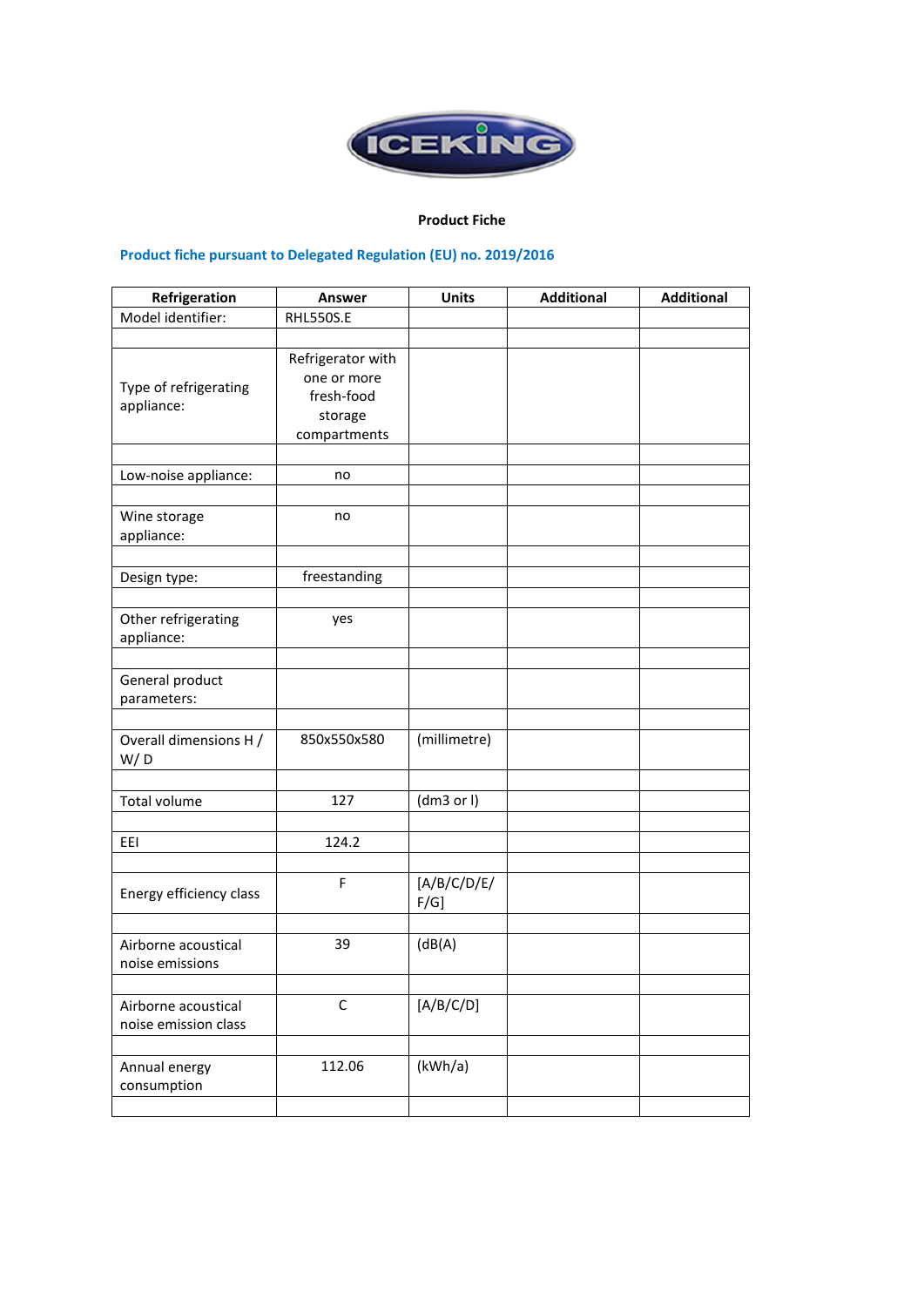| Climate class:                                                                               | N,ST                                    | extended<br>temperate /<br>temperate /<br>subtropical /<br>tropical                               |                             |                     |
|----------------------------------------------------------------------------------------------|-----------------------------------------|---------------------------------------------------------------------------------------------------|-----------------------------|---------------------|
|                                                                                              |                                         |                                                                                                   |                             |                     |
| Minimum ambient<br>temperature (°C), for<br>which the refrigerating<br>appliance is suitable | 16                                      | $\rm ^{\circ}C$                                                                                   |                             |                     |
|                                                                                              |                                         | $^{\circ}{\rm C}$                                                                                 |                             |                     |
| Maximum ambient<br>temperature (°C), for<br>which the refrigerating<br>appliance is suitable | 38                                      |                                                                                                   |                             |                     |
|                                                                                              |                                         |                                                                                                   |                             |                     |
| Winter setting                                                                               | no                                      | [yes/no]                                                                                          |                             |                     |
| Compartment<br>Parameters:                                                                   | Compartment<br>parameters and<br>values |                                                                                                   |                             |                     |
|                                                                                              |                                         |                                                                                                   |                             |                     |
| Compartment type                                                                             | Compartment<br>Volume (dm3 or I)        | Recommend<br>ed<br>tem-peratur<br>e setting for<br>optimised<br>food<br>stor-age<br>$(^{\circ}C)$ | Freezing capacity<br>(kg/24 | "Defrosting<br>type |
|                                                                                              | $auto-defrost = A,$                     |                                                                                                   |                             |                     |
|                                                                                              | manual defrost =<br>M"                  |                                                                                                   |                             |                     |
|                                                                                              |                                         |                                                                                                   |                             |                     |
| Pantry                                                                                       | no                                      | x,x                                                                                               | <b>NA</b>                   | [A/M]               |
| Wine storage                                                                                 | no                                      | x,x                                                                                               | <b>NA</b>                   | [A/M]               |
| Cellar                                                                                       | no                                      | x,x                                                                                               | <b>NA</b>                   | [A/M]               |
|                                                                                              |                                         |                                                                                                   |                             |                     |
| Fresh Food                                                                                   | yes, 127                                | $\overline{4}$                                                                                    | <b>NA</b>                   | A                   |
|                                                                                              |                                         |                                                                                                   |                             |                     |
| Chill                                                                                        | no                                      | x,x                                                                                               | <b>NA</b>                   | [A/M]               |
| Ostar or ice making                                                                          | no                                      | x,x                                                                                               | <b>NA</b>                   | [A/M]               |
| 1-star                                                                                       | no                                      | x,x                                                                                               | NA                          | [A/M]               |